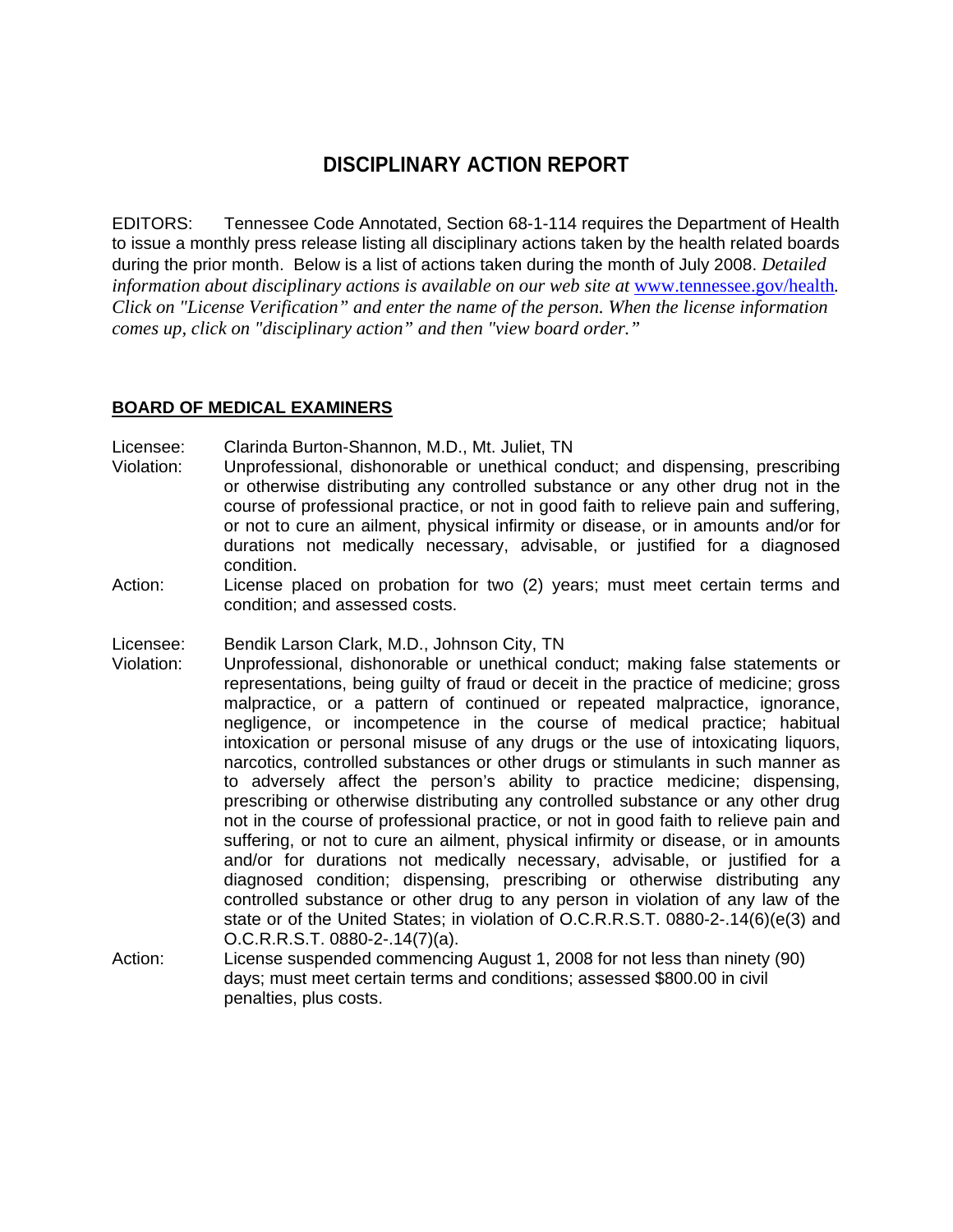| Licensee:<br>Violation: | James W. Foster, M.D., Newport, TN.<br>Unprofessional, dishonorable or unethical conduct; notwithstanding any other<br>provision of law to the contrary, a health care provider shall furnish to a patient or<br>a patient's authorized representative a copy or summary of such patient's<br>medical records, at the opinion of the health care provider, within ten (10)<br>working days upon request in writing by the patient or such representative.                                                                                           |
|-------------------------|-----------------------------------------------------------------------------------------------------------------------------------------------------------------------------------------------------------------------------------------------------------------------------------------------------------------------------------------------------------------------------------------------------------------------------------------------------------------------------------------------------------------------------------------------------|
| Action:                 | License reprimanded; assessed \$400.00 in civil penalties, plus costs                                                                                                                                                                                                                                                                                                                                                                                                                                                                               |
| Licensee:<br>Violation: | John O'Dell Gernert, M.D., Orlando, FL<br>Unprofessional, dishonorable or unethical conduct; and disciplinary action<br>against a person licensed to practice medicine by another state or territory of the<br>United States for any acts or omissions that would constitute grounds for<br>discipline of a person licensed in this state.                                                                                                                                                                                                          |
| Action:                 | License reprimanded; assessed costs                                                                                                                                                                                                                                                                                                                                                                                                                                                                                                                 |
| Licensee:<br>Violation: | Joel R. Gooch, M.D., Lenoir City, TN<br>Engaging in the practice of medicine when physically or mentally unable to do so;<br>and habitual intoxication or personal misuse of any drugs or the use of<br>intoxicating liquors, narcotics, controlled substances or other drugs or stimulants<br>in such manner as to adversely affect the person's ability to practice medicine.                                                                                                                                                                     |
| Action:                 | License reprimanded; and assessed costs.                                                                                                                                                                                                                                                                                                                                                                                                                                                                                                            |
| Licensee:<br>Violation: | Gary Hobart Lea, M.D., Dover, TN<br>Engaging in the practice of medicine when mentally or physically unable to safely<br>do so                                                                                                                                                                                                                                                                                                                                                                                                                      |
| Action:                 | License PERMANENTLY SURRENDERED; assessed costs                                                                                                                                                                                                                                                                                                                                                                                                                                                                                                     |
| Licensee:<br>Violation: | Richard L. Hubbell, M.D., Hendersonville, TN<br>Unprofessional, dishonorable or unethical conduct; and dispensing, prescribing<br>or otherwise distributing any controlled substance or any other drug not in the<br>course of professional practice, or not in good faith to relieve pain and suffering,<br>or not to cure an ailment, physical infirmity, or disease, or in amounts and/or for<br>durations not medically necessary, advisable or justified for a diagnosed<br>conditions.                                                        |
| Action:                 | License revoked; assessed costs                                                                                                                                                                                                                                                                                                                                                                                                                                                                                                                     |
| Licensee:<br>Violation: | David Hubbert, M.D., Chattanooga, TN<br>Engaging in the practice of medicine when mentally or physically unable to safely<br>do so; violation of Board Order; and dispensing, prescribing or otherwise<br>distributing any controlled substance or any other drug not in the course of<br>professional practice, or not in good faith to relieve pain and suffering, or not to<br>cure an ailment, physical infirmity or disease, or in amounts and/or for durations<br>not medically necessary, advisable, or justified for a diagnosed condition. |
| Action:                 | License PERMANENTLY SURRENDERED; assessed costs                                                                                                                                                                                                                                                                                                                                                                                                                                                                                                     |

| Licensee:  | Steve E. Ritchie, M.D., Knoxville, TN                                  |
|------------|------------------------------------------------------------------------|
| Violation: | Unprofessional, dishonorable or unethical conduct; and in violation of |
|            | O. C.R.R.S.T. 0880-2-.18                                               |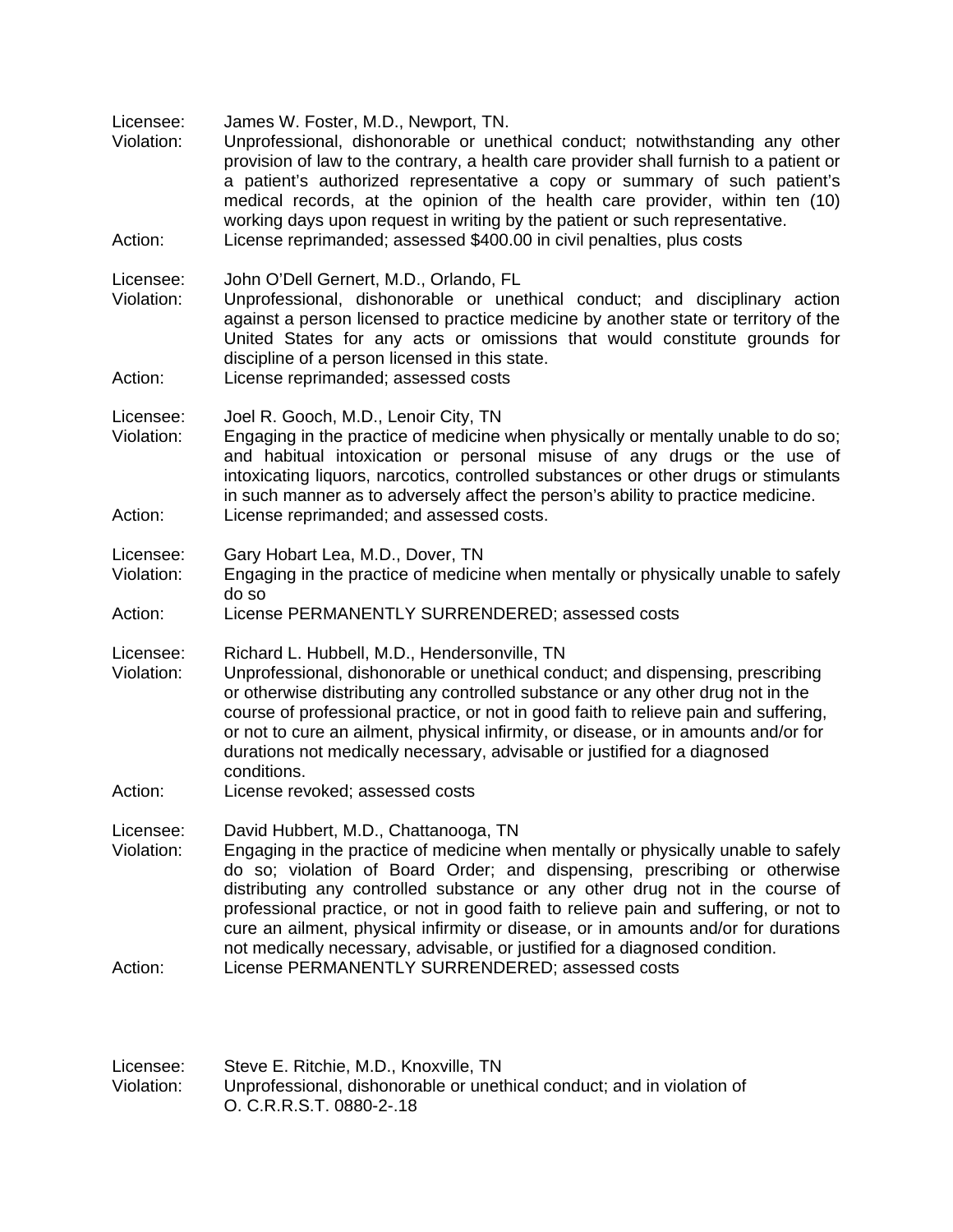Action: License placed on probation for three (3) years, must meet certain terms and conditions; must PERMANENTLY CEASE AND DESIST any practice that may reasonably be considered " cosmetic" or "plastic surgery"; assessed \$15,000.00 in civil penalties, plus costs.

Licensee: Thomas E. Thrush, M.D., Nolensville, TN

- Violation: Engaging in the practice of medicine when mentally or physically unable to safely do so; violation of Board Order; and dispensing, prescribing or otherwise distributing any controlled substance or any other drug not in the course of professional practice, or not in good faith to relieve pain and suffering, or not to cure an ailment, physical infirmity or disease, or in amounts and/or for durations not medically necessary, advisable, or justified for a diagnosed condition.
- Action: License placed on probation for no less than four (4) years; must meet certain terms and conditions; assessed costs

## **BOARD OF NURSING**

| Licensee:                          | Sandra Jean Balke, R.N., Bonnerville, AR                                                                                                                                                                                                                                                               |
|------------------------------------|--------------------------------------------------------------------------------------------------------------------------------------------------------------------------------------------------------------------------------------------------------------------------------------------------------|
| Violation:                         | Unprofessional conduct; and action in another state.                                                                                                                                                                                                                                                   |
| Action:                            | License revoked; assessed \$500.00 in civil penalties, plus costs.                                                                                                                                                                                                                                     |
| Licensee:                          | Carol L. Branch, R.N., Camden, TN                                                                                                                                                                                                                                                                      |
| Violation:                         | Unprofessional conduct; and violation of Board Order                                                                                                                                                                                                                                                   |
| Action:                            | License revoked; assessed \$500.00 in civil penalties, plus costs.                                                                                                                                                                                                                                     |
| Licensee:                          | Crystal Dawn Cordell, L.P.N., Blountville, TN                                                                                                                                                                                                                                                          |
| Violation:                         | Unprofessional conduct; and violation of Board Order                                                                                                                                                                                                                                                   |
| Action:                            | License revoked; assessed \$500.00 in civil penalties, plus costs.                                                                                                                                                                                                                                     |
| Licensee:<br>Violation:            | Ricky Falls, L.P.N., Nashville, TN<br>Is guilty of fraud or deceit in procuring or attempting to procure a license to<br>practice nursing; guilty of a crime; unprofessional conduct; action taken in<br>another state; and engaging in acts of dishonesty which relate to the practice of<br>nursing. |
| Action:                            | License revoked; assessed \$3,000.00 in civil penalties, plus costs.                                                                                                                                                                                                                                   |
| Licensee:                          | Adonica M. Ginger, L.P.N., Murfreesboro, TN                                                                                                                                                                                                                                                            |
| Violation:                         | Unprofessional conduct; and violation of Board Order                                                                                                                                                                                                                                                   |
| Action:                            | License revoked; assessed \$500.00 in civil penalties, plus costs.                                                                                                                                                                                                                                     |
| Licensee:                          | Mary E. Gresham, L.P.N., Nashville, TN                                                                                                                                                                                                                                                                 |
| Violation:                         | Is quilty of a crime; and unprofessional conduct.                                                                                                                                                                                                                                                      |
| Action:                            | License revoked; assessed \$1,000.00 in civil penalties, plus costs                                                                                                                                                                                                                                    |
| Licensee:<br>Violation:<br>Action: | Glenna J. Hardy, R.N., Jamestown, TN<br>Unprofessional conduct, unfitness, or incompetency by reasons of negligence,<br>habits or other causes; and action in another state.<br>License PERMANENTLY RETIRED                                                                                            |
| Licensee:                          | Daniel D. Hignight, Jr., APN, R.N., Knoxville, TN                                                                                                                                                                                                                                                      |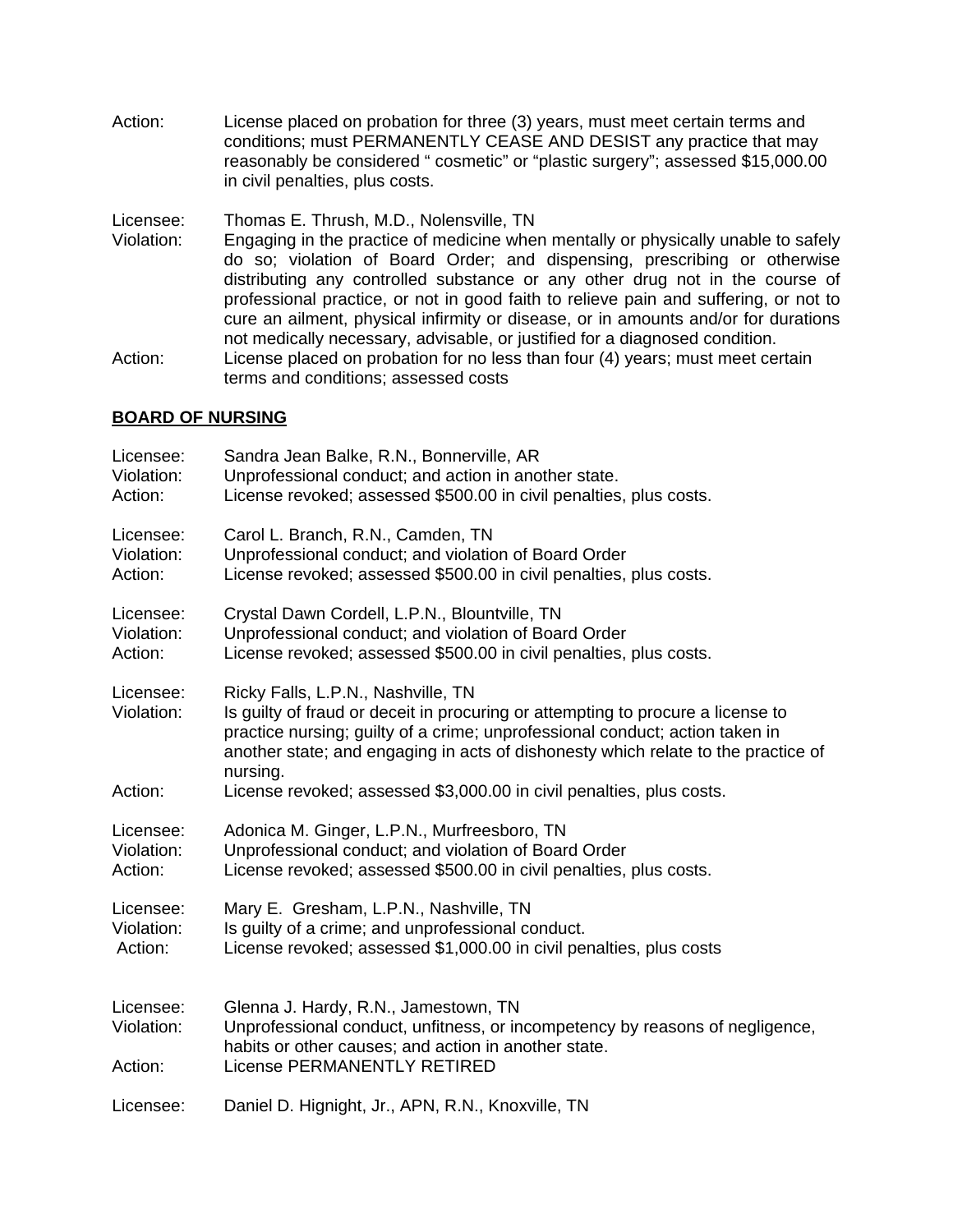| Violation: | Unprofessional conduct; and practicing professional nursing in a manner |
|------------|-------------------------------------------------------------------------|
|            | inconsistent with T.C.A. $\S$ 63-7-103                                  |

Action: License revoked; assessed \$1,000.00 in civil penalties plus costs.

#### Licensee: Mary J. Lee, L.P.N., Cleveland, TN

Violation: Guilty of a crime; unprofessional conduct; has violated or attempted to violate, directly or indirectly, or assisted in or abetted the violation of, or conspired to violate, any provision of this chapter or any lawful order of the board issued pursuant thereto; unauthorized use or removal of narcotics, drugs, supplies, or equipment from any health care facility, school, institution or other work place location; practicing practical nursing in this state on a lapsed (state) license or beyond the period of a valid temporary permit; and engaging in acts of dishonesty which relate to the practice of nursing.

Action: License revoked; assessed \$3,500.00 in civil penalties, plus costs

#### Licensee: Fay Carol Misenhelter, R.N., Memphis, TN

- Violation: Is unfit or incompetent by reason of negligence, habits, or other cause; guilty of unprofessional conduct; has violated or attempted to violate, directly or indirectly, or assisted in or abetted the violation of, or conspired to violate, any provision of this chapter or any lawful order of the board issued pursuant thereto; failure to maintain a record for each patient which accurately reflects the nursing problems and intervention for the patient and/or failure to maintain a record for each patient which accurately reflects the name and title of the nurse providing care; making false or materially incorrect, inconsistent or unintelligible entries in any patient records or in the records of any health care facility, school, institution or other work place location pertaining to the obtaining, possession or administration of any controlled substance as defined in the Federal Controlled Substances Act; unauthorized use or removal of narcotics, drugs, supplies, or equipment from any health care facility, school, institution, or other work place location; and engaging in acts of dishonesty which relate to the practice of nursing.
- Action: License revoked; assessed \$4,000.00 in civil penalties, plus costs

Licensee: Dana Lee Moore, L.P.N., Clarksville, TN<br>Violation: Guilty of a crime: is unfit or incompetent

- Guilty of a crime; is unfit or incompetent by reason of negligence, habits or other cause; and unprofessional conduct
- Action: License suspended; must meet certain terms and conditions

Licensee: Joshua D. Patrick, L.P.N., Smithville, TN

- Violation: Guilty of a crime; unprofessional conduct; has violated or attempted to violate, directly or indirectly, or assisted in or abetted the violation of, or conspired to violate, any provision of this chapter or any lawful order of the board issued pursuant thereto.
- Action: License revoked; assessed \$2,000.00 in civil penalties, plus costs.

Licensee: Tamara Ann Patterson, L.P.N., Dyersburg, TN.

- Violation: Unprofessional conduct; and being under the influence of alcoholic beverages or under the influence of drugs which impair judgment while on duty in any health care facility, school, institution or other work place location.
- Action: License revoked; assessed \$1,000.00 in civil penalties, plus costs.

Licensee: Mary Beth Phillips, R.N., Knoxville, TN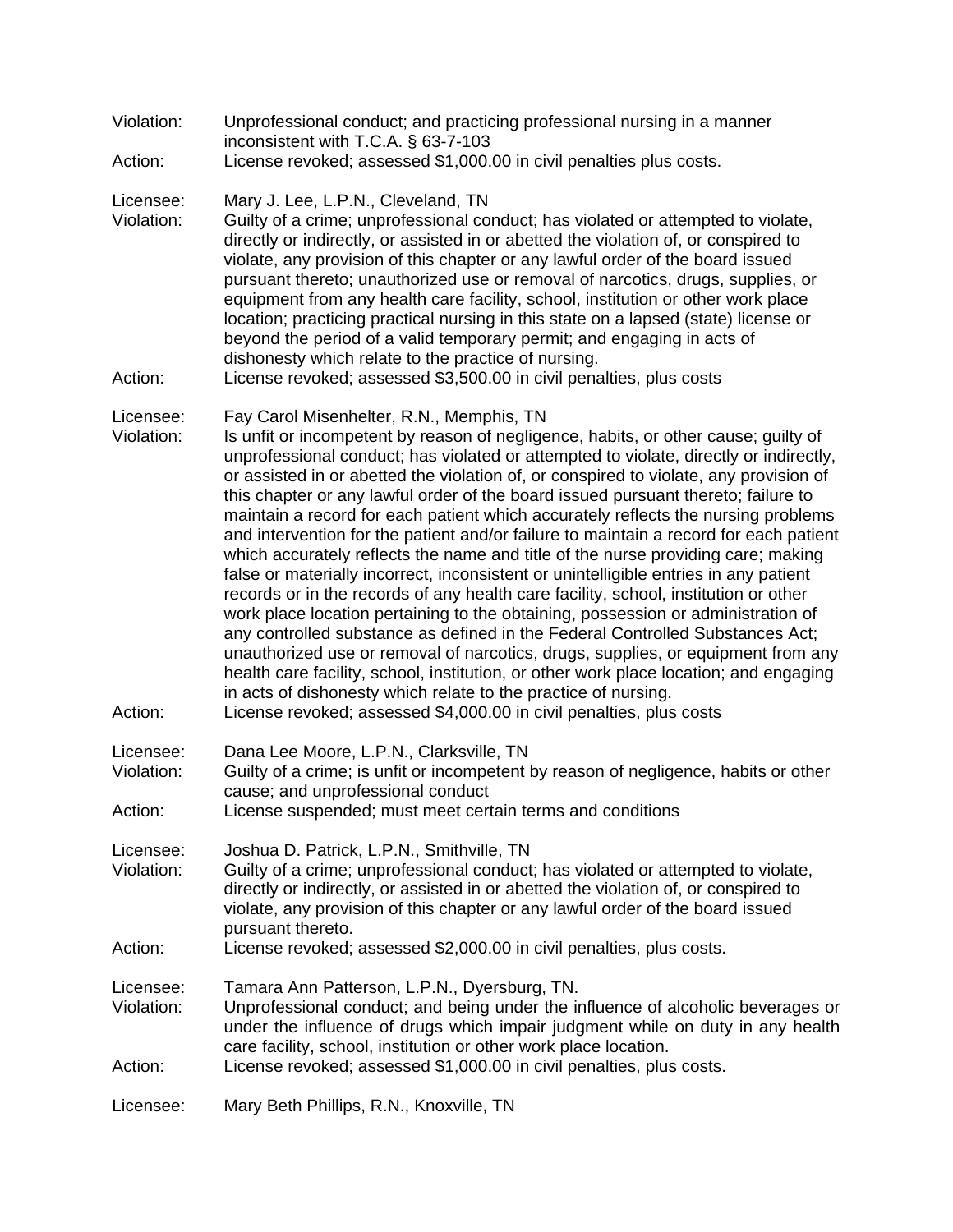| Violation:                         | Is unfit or incompetent by reason of negligence, habits or other cause; is addicted<br>to alcohol or drugs to the degree of interfering with nursing duties; unprofessional<br>conduct; has violated or attempted to violate, directly or indirectly, or assisted in<br>or abetted the violation of, or conspired to violate, any provision of this chapter or<br>any lawful order of the board issued pursuant thereto; being under the influence<br>of alcoholic beverages or under the influence of drugs which impair judgment<br>while on duty in any health care facility, school, institution or other work place<br>location.                                                                                                                                                                                                                                                                                                                                                                                                                                                                                                                                                                                                                                                                                             |
|------------------------------------|-----------------------------------------------------------------------------------------------------------------------------------------------------------------------------------------------------------------------------------------------------------------------------------------------------------------------------------------------------------------------------------------------------------------------------------------------------------------------------------------------------------------------------------------------------------------------------------------------------------------------------------------------------------------------------------------------------------------------------------------------------------------------------------------------------------------------------------------------------------------------------------------------------------------------------------------------------------------------------------------------------------------------------------------------------------------------------------------------------------------------------------------------------------------------------------------------------------------------------------------------------------------------------------------------------------------------------------|
| Action:                            | Licensed revoked, assessed \$2,500.00 in civil penalties, plus costs                                                                                                                                                                                                                                                                                                                                                                                                                                                                                                                                                                                                                                                                                                                                                                                                                                                                                                                                                                                                                                                                                                                                                                                                                                                              |
| Licensee:<br>Violation:            | Angie R. Rollings, L.P.N., Jasper, TN<br>Is unfit or incompetent by reason of negligence, habits, or other cause; is<br>addicted to alcohol or drugs to the degree of interfering with nursing duties; guilty<br>of unprofessional conduct; has violated or attempted to violate, directly or<br>indirectly, or assisted in or abetted the violation of, or conspired to violate, any<br>provision of this chapter or any lawful order of the board issued pursuant thereto;<br>failure to maintain a record for each patient which accurately reflects the nursing<br>problems and intervention for the patient; making false or materially incorrect,<br>inconsistent or unintelligible entries in any patient records or in the records of any<br>health care facility, school, institution or other work place location pertaining to<br>the obtaining, possession or administration of any controlled substance;<br>unauthorized use or removal of narcotics, drugs, supplies, or equipment from any<br>health care facility, school, institution, or other work place location; being under<br>the influence of drugs which impair judgment while on duty in any health care<br>facility, school, institution, or other work place location; and engaging in acts of<br>dishonesty which relate to the practice of nursing. |
| Action:                            | License revoked; assessed \$7,000.00 in civil penalties, plus costs                                                                                                                                                                                                                                                                                                                                                                                                                                                                                                                                                                                                                                                                                                                                                                                                                                                                                                                                                                                                                                                                                                                                                                                                                                                               |
| Licensee:<br>Violation:<br>Action: | Anthony L. Smith, R.N., Chattanooga, TN<br>Unprofessional conduct; and violation of Board Order<br>License revoked; assessed \$500.00 in civil penalties, plus costs.                                                                                                                                                                                                                                                                                                                                                                                                                                                                                                                                                                                                                                                                                                                                                                                                                                                                                                                                                                                                                                                                                                                                                             |
| Licensee:<br>Violation:<br>Action: | Shana Warren Weems, R.N., Waverly, TN<br><b>Violation of Board Order</b><br>License revoked; assessed \$500.00 in civil penalties, plus costs                                                                                                                                                                                                                                                                                                                                                                                                                                                                                                                                                                                                                                                                                                                                                                                                                                                                                                                                                                                                                                                                                                                                                                                     |

## **BOARD OF PHARMACY**

| Licensee:  | Amy J. Atchison, RT, Dyersburg, TN                             |
|------------|----------------------------------------------------------------|
| Violation: | Theft and diversion of controlled substances from the pharmacy |
| Action:    | Revocation of registration                                     |
| Licensee:  | Leslie L. Behrens, DPH, Brentwood, TN                          |
| Violation: | Failure to provide patient counseling                          |
| Action:    | \$250 civil penalty                                            |
| Licensee:  | Brian L. Carter, DPH, Knoxville, TN                            |
| Violation: | Failure to provide patient counseling                          |
| Action:    | \$250 civil penalty                                            |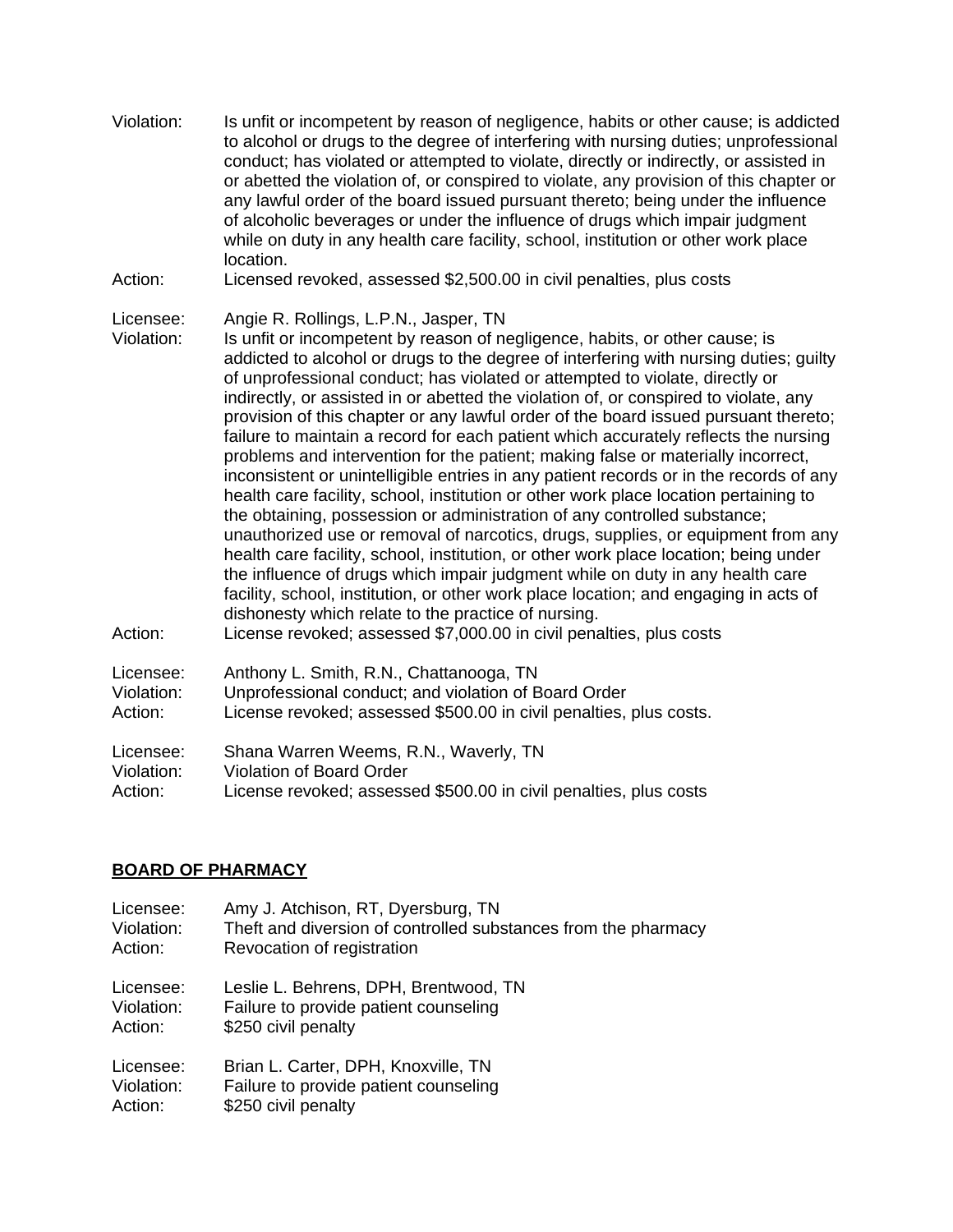| Licensee:  | Jeremy M. Crain, DPH, Hendersonville, TN                  |
|------------|-----------------------------------------------------------|
| Violation: | Allowing unregistered individuals to work in the pharmacy |
| Action:    | \$1,900 civil penalty                                     |
| Licensee:  | David A. Darnell, DPH, Jackson, TN                        |
| Violation: | Failure to provide patient counseling                     |
| Action:    | \$250 civil penalty                                       |
| Licensee:  | Mitchell Dietrich, DPH, Cleveland, TN                     |
| Violation: | Unprofessional conduct                                    |
| Action:    | License revoked                                           |
| Licensee:  | Robert A. Dodd, DPH, Gallatin, TN                         |
| Violation: | Allowing unregistered individuals to work in the pharmacy |
| Action:    | \$600 civil penalty                                       |
| Licensee:  | William Donaldson, DPH, Celina, TN                        |
| Violation: | Allowing unregistered individuals to work in the pharmacy |
| Action:    | \$4,600 civil penalty                                     |
| Licensee:  | David H. Douglas, DPH, Maryville, TN                      |
| Violation: | Addicted to the use of alcohol, narcotics, or other drugs |
| Action:    | License indefinitely suspended                            |
| Licensee:  | David L. Douglass, DPH, Memphis, TN                       |
| Violation: | Allowing unregistered individuals to work in the pharmacy |
| Action:    | \$250 civil penalty                                       |
| Licensee:  | Billy P. Ford, DPH, Cookeville, TN                        |
| Violation: | Failure to perform Drug Regiment Review                   |
| Action:    | \$500 civil penalty                                       |
| Licensee:  | Sharon D. Godsey, RT, Smyrna, TN                          |
| Violation: | Theft of money from the pharmacy                          |
| Action:    | Registration placed on a five year term of probation      |
| Licensee:  | Melissa H. Gossett, DPH, Chattanooga, TN                  |
| Violation: | Failure to provide patient counseling                     |
| Action:    | \$250 civil penalty                                       |
| Licensee:  | Nancy Kemp, DPH, Nashville, TN                            |
| Violation: | Addicted to the use of alcohol, narcotics, or other drugs |
| Action:    | License indefinitely suspended                            |
| Licensee:  | Lori K. Lewis, DPH, Johnson City, TN                      |
| Violation: | Failure to provide patient counseling                     |
| Action:    | \$250 civil penalty                                       |
| Licensee:  | Allen M. Lyall, DPH, Blountville, TN                      |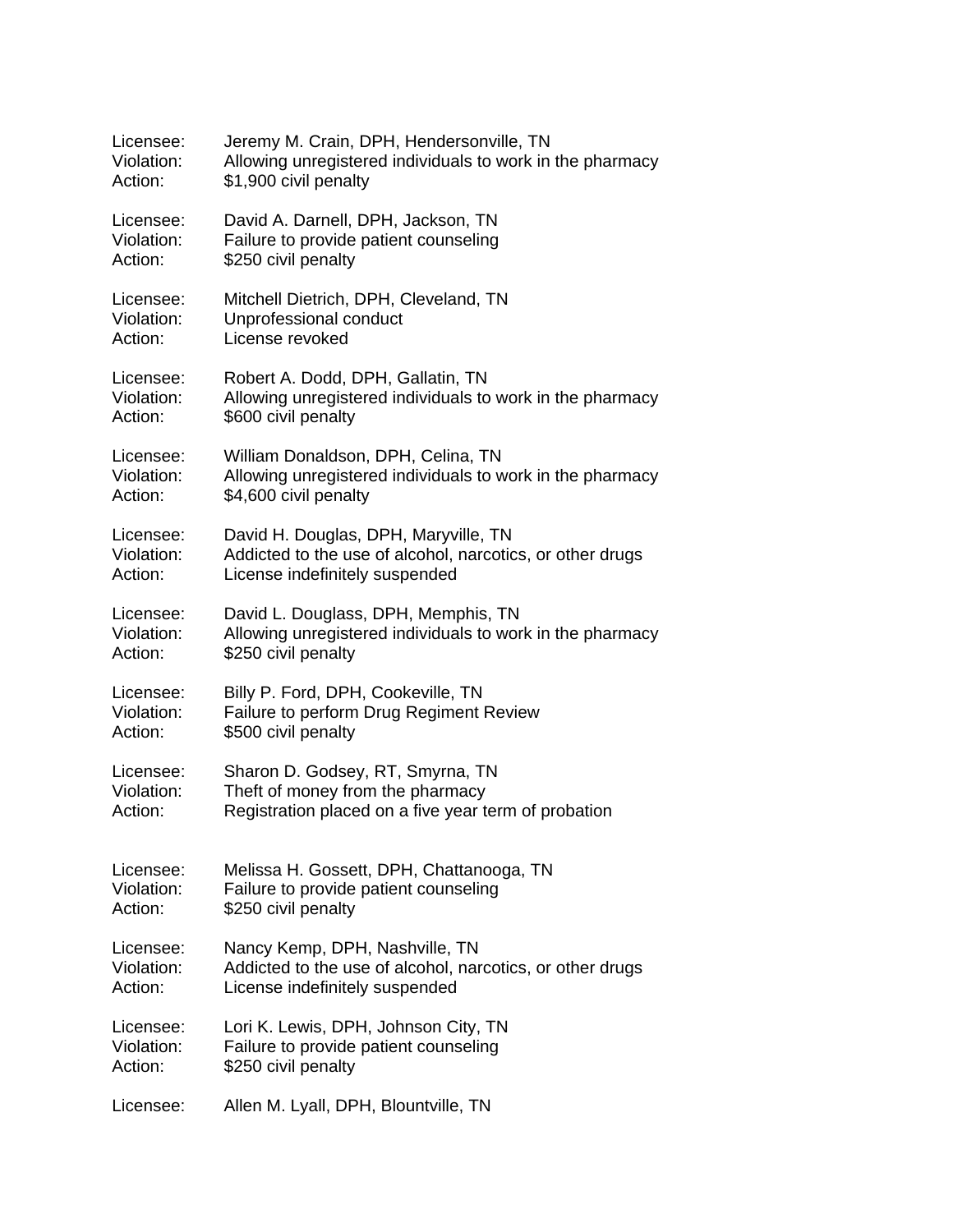| Violation:                         | Allowing unregistered individuals to work in the pharmacy                                                                                                                                                  |
|------------------------------------|------------------------------------------------------------------------------------------------------------------------------------------------------------------------------------------------------------|
| Action:                            | \$400 civil penalty                                                                                                                                                                                        |
| Licensee:                          | Michael McDuffee, DPH, Gallatin, TN                                                                                                                                                                        |
| Violation:                         | Allowing unregistered individuals to work in the pharmacy                                                                                                                                                  |
| Action:                            | \$2,100 civil penalty                                                                                                                                                                                      |
| Licensee:                          | Sunny B. McKinney, DPH, Gray, TN                                                                                                                                                                           |
| Violation:                         | Failure to provide patient counseling                                                                                                                                                                      |
| Action:                            | \$250 civil penalty                                                                                                                                                                                        |
| Licensee:<br>Violation:<br>Action: | George E. Miller, DPH, Sevierville, TN<br>Filled or refilled prescriptions for controlled substances that were not<br>authorized<br>License placed on five (5) year's probation; \$1,000 civil penalty     |
| Licensee:<br>Violation:<br>Action: | Craig R. Mullins, DPH, Newport, TN<br>Unprofessional conduct<br>License suspended for a period of six (6) months; license placed on a ten<br>(10) year term of probation beginning effective July 15, 2008 |
| Licensee:                          | James A. Owen, DPH, Covington, TN                                                                                                                                                                          |
| Violation:                         | Addicted to the use of alcohol, narcotics, or other drugs                                                                                                                                                  |
| Action:                            | License revoked                                                                                                                                                                                            |
| Licensee:                          | Patrease Pruitt, DPH, Smyrna, TN                                                                                                                                                                           |
| Violation:                         | Allowing unregistered individuals to work in the pharmacy                                                                                                                                                  |
| Action:                            | \$500 civil penalty                                                                                                                                                                                        |
| Licensee:                          | Alexander Rhoton, DPH, Chattanooga, TN                                                                                                                                                                     |
| Violation:                         | Allowing unregistered individuals to work in the pharmacy                                                                                                                                                  |
| Action:                            | \$1,700 civil penalty                                                                                                                                                                                      |
| Licensee:                          | Ashley N. Rogers, RT, Etowah, TN                                                                                                                                                                           |
| Violation:                         | Theft and diversion of controlled substances from the pharmacy                                                                                                                                             |
| Action:                            | Revocation of registration                                                                                                                                                                                 |
| Licensee:                          | Matthew S. Shaw, DPH, Knoxville, TN                                                                                                                                                                        |
| Violation:                         | Failure to provide patient counseling                                                                                                                                                                      |
| Action:                            | \$250 civil penalty                                                                                                                                                                                        |
| Licensee:                          | Ronnie F. Sheron, DPH, Gainesboro, TN                                                                                                                                                                      |
| Violation:                         | Failure to perform Drug Regiment Review                                                                                                                                                                    |
| Action:                            | \$500 civil penalty                                                                                                                                                                                        |
| Licensee:                          | Tekia Smith, RT, Madison, TN                                                                                                                                                                               |
| Violation:                         | Theft and diversion of controlled substances from the pharmacy                                                                                                                                             |
| Action:                            | Revocation of registration                                                                                                                                                                                 |